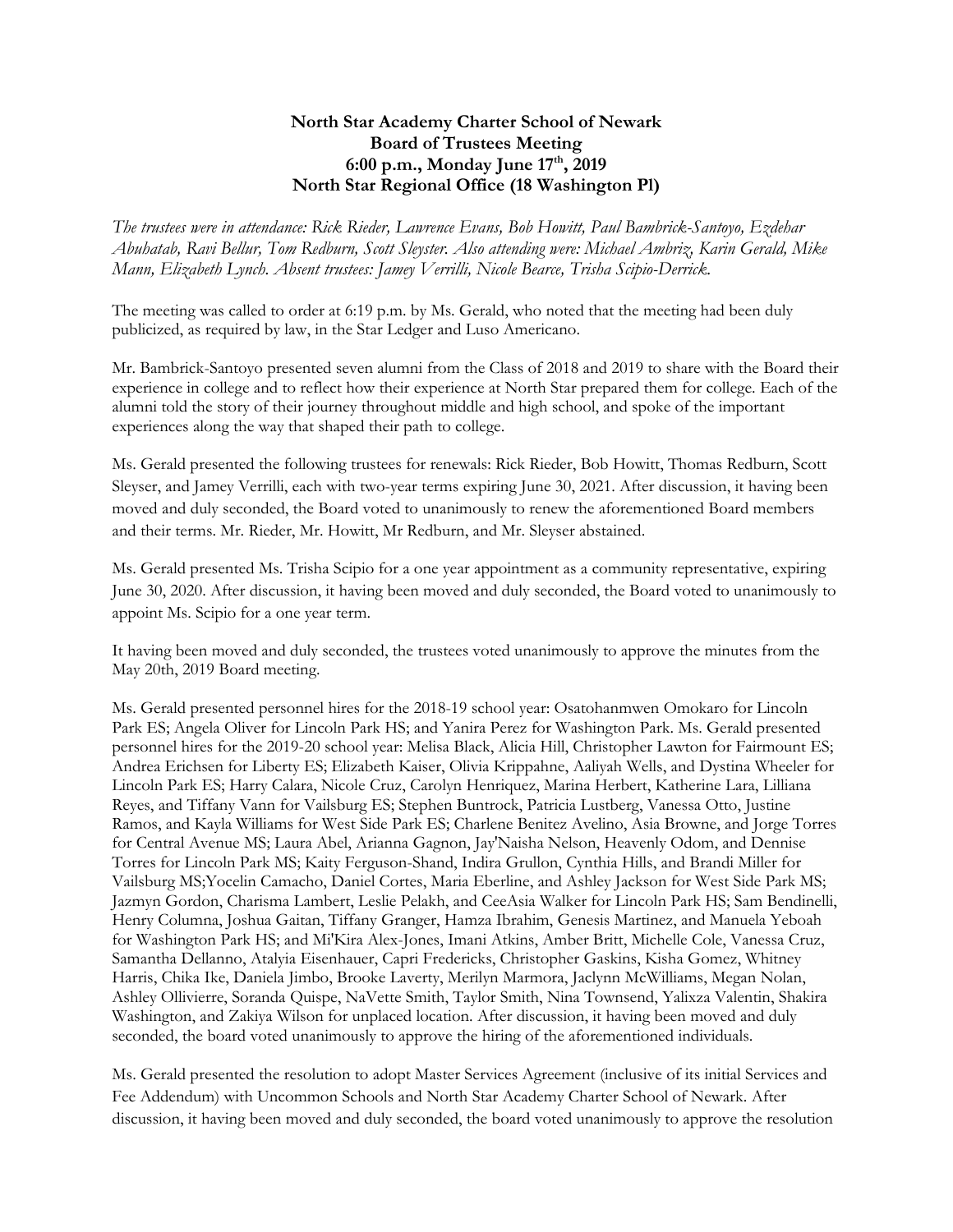as outlined in the Resolution to adopt Master Services Agreement with Uncommon Schools and North Star Academy Charter School of Newark. Mr. Redburn abstained.

| <b>Board President</b>                       | Rick Rieder                                              |
|----------------------------------------------|----------------------------------------------------------|
| <b>Board Secretary</b>                       | Paul Bambrick-Santoyo                                    |
| Lead Person                                  | Cynthia Leger                                            |
| Affirmative Action Officer                   | Sara Huston                                              |
| Title IX Coordinator                         | Andrew Stephenson                                        |
| <b>ADHERA</b> Compliance Officer             | Nihir Bhasvar                                            |
| Indoor Air Quality Officer                   | Nihir Bhasvar                                            |
| Integrated Pest Management (IPM) Coordinator | Katie Ruddy                                              |
| HCS/Right to Know Contact Person             | Nihir Bhasvar                                            |
| 504 Officer                                  | Gladasia Tatum                                           |
| Purchasing Agent                             | Olugbenga Olabintan                                      |
|                                              | (Bid Level of threshold $-$ \$36,000)                    |
|                                              | Threshold Limits for Public contracts:                   |
|                                              | $$0-$5,399-order;$                                       |
|                                              | \$5,400-39,999 Quote;                                    |
|                                              | \$40,000 and over bid                                    |
| Custodian of Public Records                  | Nihir Bhasvar                                            |
| Health and Safety Officer                    | <b>Jason Russell</b>                                     |
| Public Agency Compliance Officer             | Nihir Bhasvar                                            |
| School Safety Specialist                     | Olugbenga Olabintan                                      |
| Insurance Risk Manager                       | New Jersey School Boards Associated Insurance Group      |
| Benefit Agent                                | Aon Hewitt (at no cost to the Board)                     |
| District Auditor                             | AAFCPA, Public School Accountant, with an annual fee     |
|                                              | of \$33,000                                              |
| <b>Board Attorney</b>                        | Lowenstein Sandler, with a \$0.00 annual retainer        |
| Medical Inspector/School Physician           | Dr. Karen Grundy: \$13,000 for up to 18 hours, and \$500 |
|                                              | per hour thereafter                                      |
| Emergency Management Plan                    | Move that emergency procedures described in the North    |
|                                              | Star Academy Charter School of Newark faculty personnel  |
|                                              | policies be approved as recommended by the Lead Person   |
| District PD Plan                             | Move that the annual District Professional Development   |
|                                              | Plan be approved as recommended by the Lead Person.      |

Ms. Gerald presented the 2019-20 officers, appointments and following regulatory requirements:

After discussion, it having been moved and duly seconded, the board voted unanimously to approve the resolution as outlined in the Resolution to approve 2019-2020 Appointments.

Ms. Gerald presented the resolution to approve 2019-2020 North Star Academy Personnel Policies. After discussion, it having been moved and duly seconded, the board voted unanimously to approve the resolution as outlined in the Resolution to approve 2019-2020 North Star Academy Personnel Policies.

Ms. Gerald presented the resolution to approve the Preliminary 2019 Annual Report. After discussion, it having been moved and duly seconded, the board voted unanimously to approve the resolution as outlined in the Resolution to approve Preliminary 2019 Annual Report.

Ms. Gerald presented the resolution to approve the 2020-2023 Comprehensive Equity Plan Submission. After discussion, it having been moved and duly seconded, the board voted unanimously to approve the resolution as outlined in the Resolution to approve 2020-2023 Comprehensive Equity Plan Submission.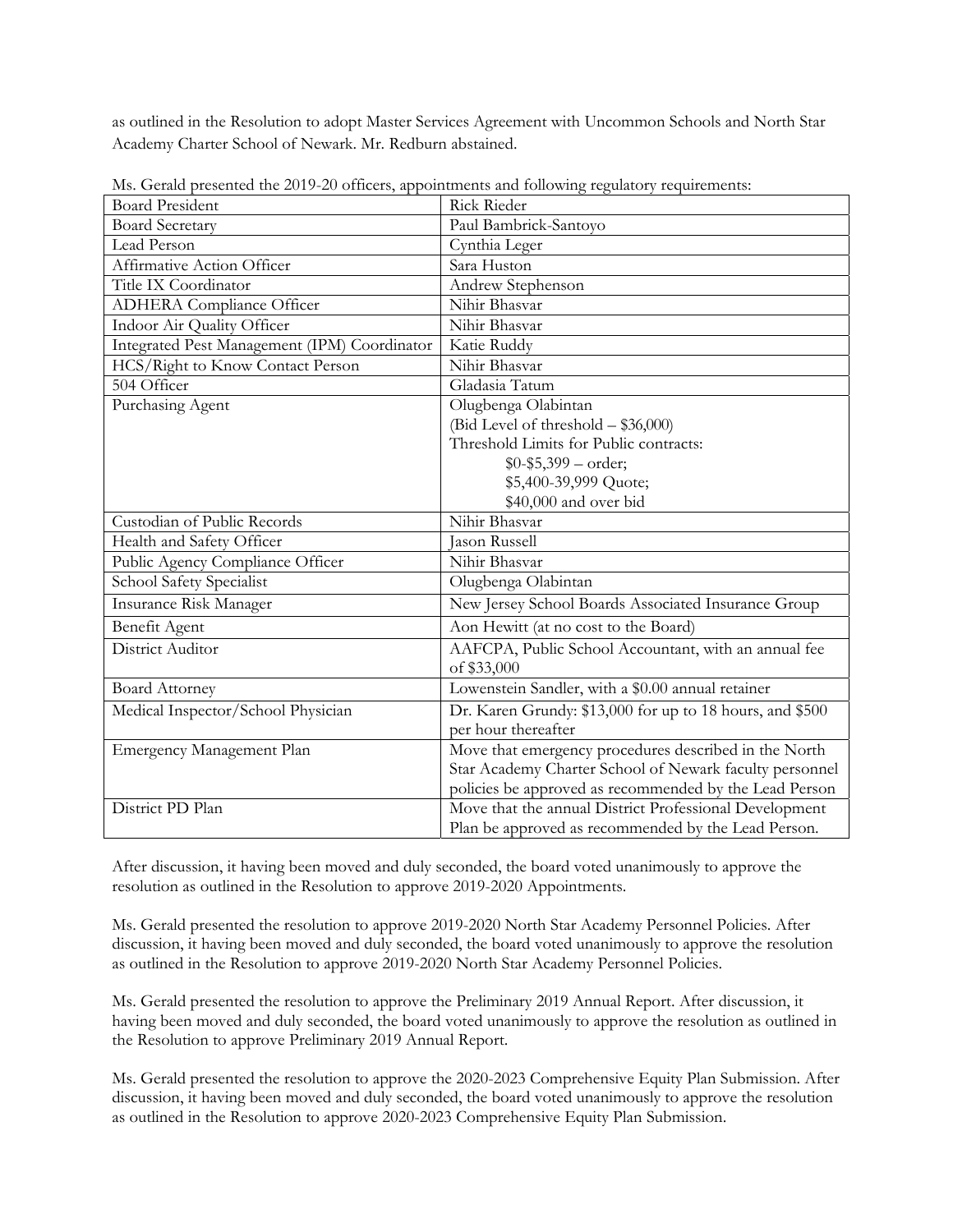Ms. Gerald presented the resolution to award and execute Paraprofessional and Teacher Assistants Agreement. After discussion, it having been moved and duly seconded, the board voted unanimously to approve the resolution as outlined in the Resolution award and execute Paraprofessional and Teacher Assistants Agreement (ERESC).

Ms. Gerald presented the preliminary resolution to renew Waste Management Service Contract. After discussion, it having been moved and duly seconded, the board voted unanimously to approve the resolution as outlined in the Preliminary Resolution to renew Waste Management Service Contract.

Ms. Gerald presented the preliminary resolution to renew Transportation Service Vendor. After discussion, it having been moved and duly seconded, the board voted unanimously to approve the resolution as outlined in the Preliminary Resolution to renew Transportation Service Vendor.

Ms. Gerald presented the final resolution to award and execute Janitorial Service Contract. After discussion, it having been moved and duly seconded, the board voted unanimously to approve the resolution as outlined in the Final Resolution to renew Transportation Service Vendor.

Ms. Gerald presented the final resolution to renew contract for After School Enrichment Programs. After discussion, it having been moved and duly seconded, the board voted unanimously to approve the resolution as outlined in the Final Resolution to renew contract for After School Enrichment Programs for North Star Academy Charter School of Newark, Inc.

Ms. Gerald presented the resolution to approve FY20 Child Nutrition Program Funding with Non-Federal Dollars. After discussion, it having been moved and duly seconded, the board voted unanimously to approve the resolution as outlined in the Resolution to approve FY20 Child Nutrition Program Funding with Non-Federal Dollars.

Mr. Ambriz presented the annual Finance and Facilities committee presentation, highlighting:

- Committee background
- Overview of 2018.19 committee projects and goals, as well as the committee's progress against them
- Facilities deep dive related to future growth needs
- Key budget variances and historical per pupil spending

Mr. Ambriz opened the floor for public comments; there were none.

A motion was made to move to executive session. It having been moved and duly seconded, the board voted unanimously to adjourn at 8:09 pm.

Ms. Gerald reviewed the HIB Self-Assessment Grade Report. After discussion, it having been moved and duly seconded, the board voted unanimously to approve the HIB Self-Assessment Report.

Mr. Ambriz presented the Financial Report. The following subjects were discussed:

- Final 2019-20 Budget
- FY20 Maximum Travel Budget
- O3 Budget Transfer
- Check register and Purchase Orders,  $5/1/19 5/31/19$
- $\bullet$  Budget and Secretary's Report,  $5/1/19 5/31/19$
- Treasurer's Report,  $5/1/19 5/31/19$
- 2019-20 Personnel and Leadership Plans
- 2019 Bonuses